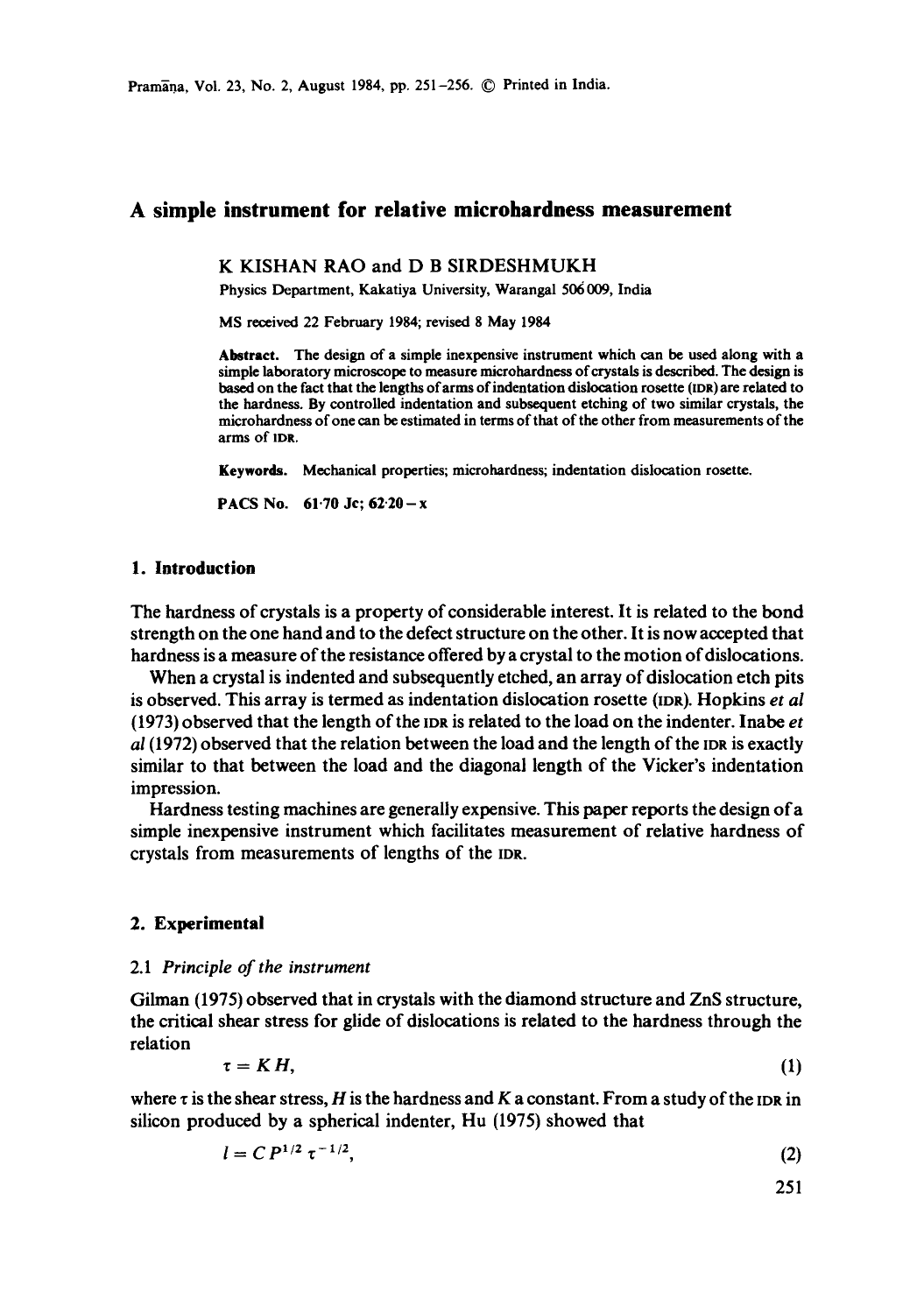where  $l$  is the length of the arm of the IDR,  $P$ , the load applied and  $C$  a constant. Combining (1) and (2), we get

$$
l = A P^{1/2} H^{-1/2}, \tag{3}
$$

where  $\vec{A}$  is a new constant. This equation relates the length of the IDR to the hardness. Although (1) and (2) have been proposed for silicon, similar equations should hold for other systems also and hence (3) may have general validity. Equation (3) predicts a  $1^2 - P$  relation for a given crystal. Further, if two similar crystals having hardness  $H_1$ and  $H_2$  are indented at identical loads resulting in rosettes of lengths  $l_1$  and  $l_2$ , (3) leads to

$$
H_2 = (l_1/l_2)^2 H_1. \tag{4}
$$

Thus, if  $H_1$  is known,  $H_2$  can be estimated. This is the principle of the design of the instrument.

### *2.2 Design of the instrument*

Figure 1(b) shows the line diagram of the instrument. It consists of two pillars A and B. A brass bar F is attached to the pillar A with ball bearings such that it is free to move about it in a vertical plane. D is the sample holder fixed to the pillar B; it can be raised or lowered using a rack and pinion arrangement O. A fine steel pin S is fixed at one end of the bar F, which carries a screw E at its other end with which the bar is balanced. When a load P is applied on the pin, the bar is locked in the horizontal position using a screw G. The crystal X placed on the sample holder is raised till the crystal surface is close to the tip of the pin. Indentation is made by slowly releasing the locking screw till the pin touches the surface of the crystal. An electrical arrangement C, results in the switching offofa bulb when there is a contact between the pin and the crystal. All indentations are made for 5 sec. After indentation, the crystals are etched with suitable etchants and the crystal surface is observed under a microscope. The lengths of the rosette arms are measured with a micrometer eye piece.



Figure l(a). Photograph of the fabricated instrument.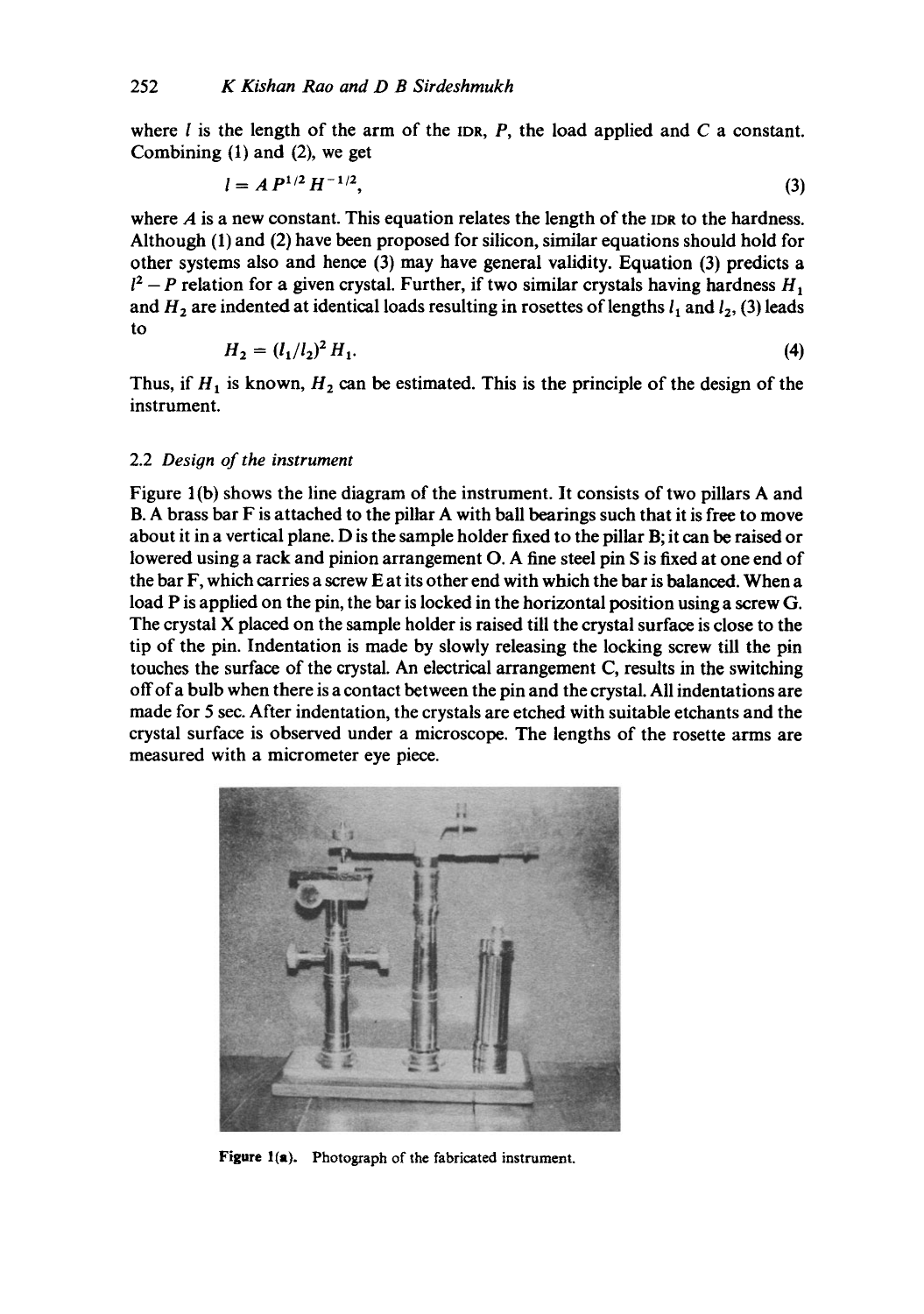

Figure 1(b). Line diagram of the indenter.



**Figure 2.** Plot of square of rosette length  $(l^2)$  against load  $(P)$ .

## **3. Results and discussion**

Using the instrument, indentations have been made on freshly cleaved samples of pure NaCl, doped NaCl, KC1, KBr and LiF. The crystals have been etched with known etchants (Raju *et a11972;* Gilman *et a11958).* The 12 values are plotted against the load P for pure NaCl (figure 2). A linear relationship is seen as predicted by (3). Hu (1975) observed a similar relationship in silicon indented with a spherical indenter. The present results show that the relationship is independent of the shape of the indenter or the crystal system.

Figure 3 (a, b) show the IDR pattern for pure NaCl and NaCl doped with  $SrCl<sub>2</sub>$ . The increase in hardness on doping is clearly reflected in the reduced size of the IDR.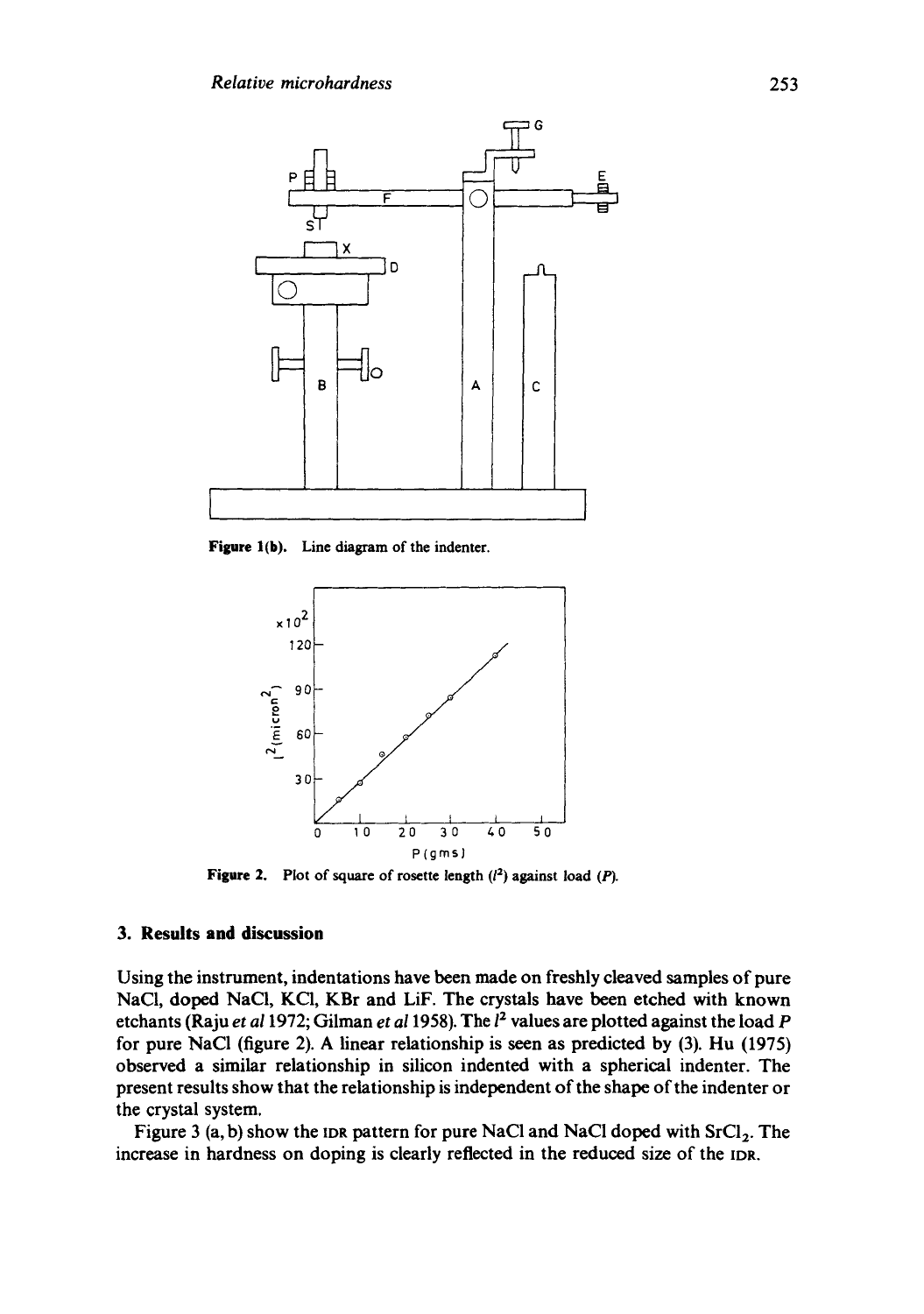

**Figure** 3. ( x 300) Indentation dislocation rosette pattern on (a). Pure NaCI (b). Sr-doped NaCI.

Using the instrument and the method described, the microhardness of the crystals was estimated in terms of the hardness of pure NaCl for which a value of  $22.1 \text{ kg/mm}^2$ (Berzina *et a11965)* was used. The results are given in table 1. The values obtained agree well with those obtained by others using sophisticated instruments; the gradation in the hardness values of LiF, KC1 and KBr is the same in the data obtained in the present work and in data from literature. The hardness values of Sr-doped NaCI measured with the present instrument and a Vicker's instrument agree closely. The instrument has been tested, for the present, for the alkali halides for hardness values up to 100 kg/mm<sup>2</sup>.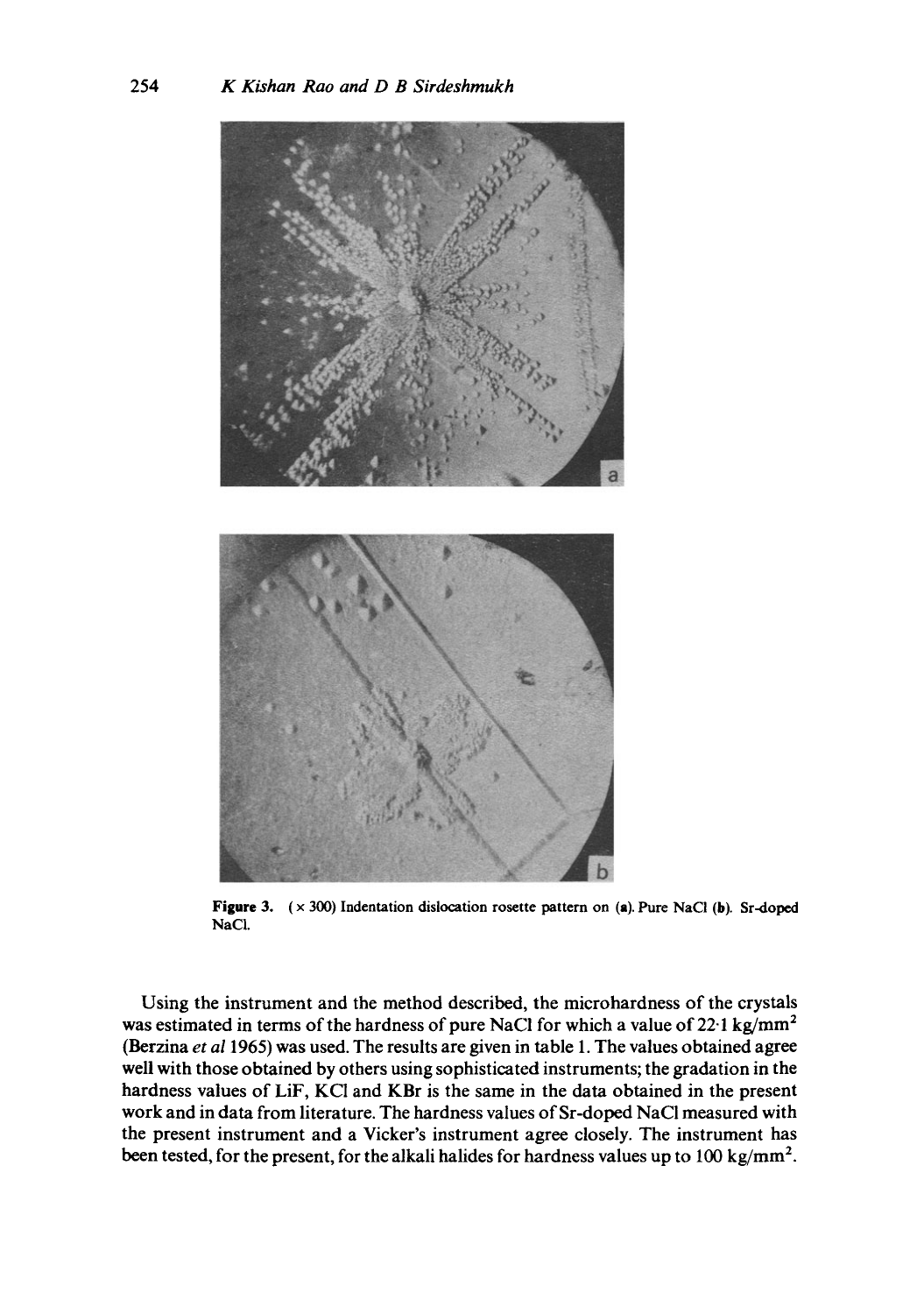| Crystal                       | <b>Hardness</b>   |                            |
|-------------------------------|-------------------|----------------------------|
|                               | Present<br>method | Other values               |
| LiF                           | 99.8              | 103 <sup>o</sup>           |
| KCI                           | $8 - 4$           | $10.2b$ , $13.1a$          |
| <b>KBr</b><br>NaCl doped with | 7.6               | $7.4^c$ , $8.7^d$ , $10^a$ |
| SrCl <sub>2</sub>             | 36.6              | $35.1^e$                   |

**Table** 1. Relative hardness values (kg/mm2).

Berzina *et al* (1965), b Rao and Babu (1978), " Chin *et al*  (1972),  $4$  Sirdeshmukh and Shah (1965),  $4$  Direct measurement with Vicker's hardness tester for the same sample.

Efforts are on hand to extend its use to crystals with other structures and to crystals with higher hardness values.

For accurate results, the indentation of the standard crystal (NaC1) and the sample crystals has to be made under identical loading conditions. Care has also to be taken to see that the indenter needle is exactly normal to the crystal surface at the position of contact. Otherwise, the rosette develops asymmetry and consequently the results will be in error. If these precautions are taken, the accuracy of the results depends on the accuracy of measurement of rosette arms and the value of the hardness of the standard. Keeping these factors in view and the scatter existing in the hardness values of NaCI, the errors in the hardness values now obtained are estimated to be  $\pm 5\%$ .

## **4. Conclusions**

The results obtained with this instrument compare well with those obtained with commercial, sophisticated hardness testing machines. This method is limited to crystals which are isomorphous and for which etchants are well established. The method should prove useful for measurement of changes in hardness of a crystal, due to any treatment given to the crystal. Some possible areas of applications are: (i) temperature variation of hardness, (ii) radiation hardening, (iii) impurity hardening and (iv) annealing.

### **Acknowledgements**

Thanks are due to Prof. V T Deshpande and Prof. K G Bansigir for helpful discussions. The authors are grateful to the referee for numerous useful suggestions. One of the authors (KKR) thanks ugc for the award of a research fellowship.

## **References**

Berzina I G, Berman I B and Savintsev P A 1965 *Soy. Phys. Crystallogr.* 9 483 Chin G Y, Van Uitert L G, Green M L and Zydzik G 1972 *Scr. Metallur.* 6 475